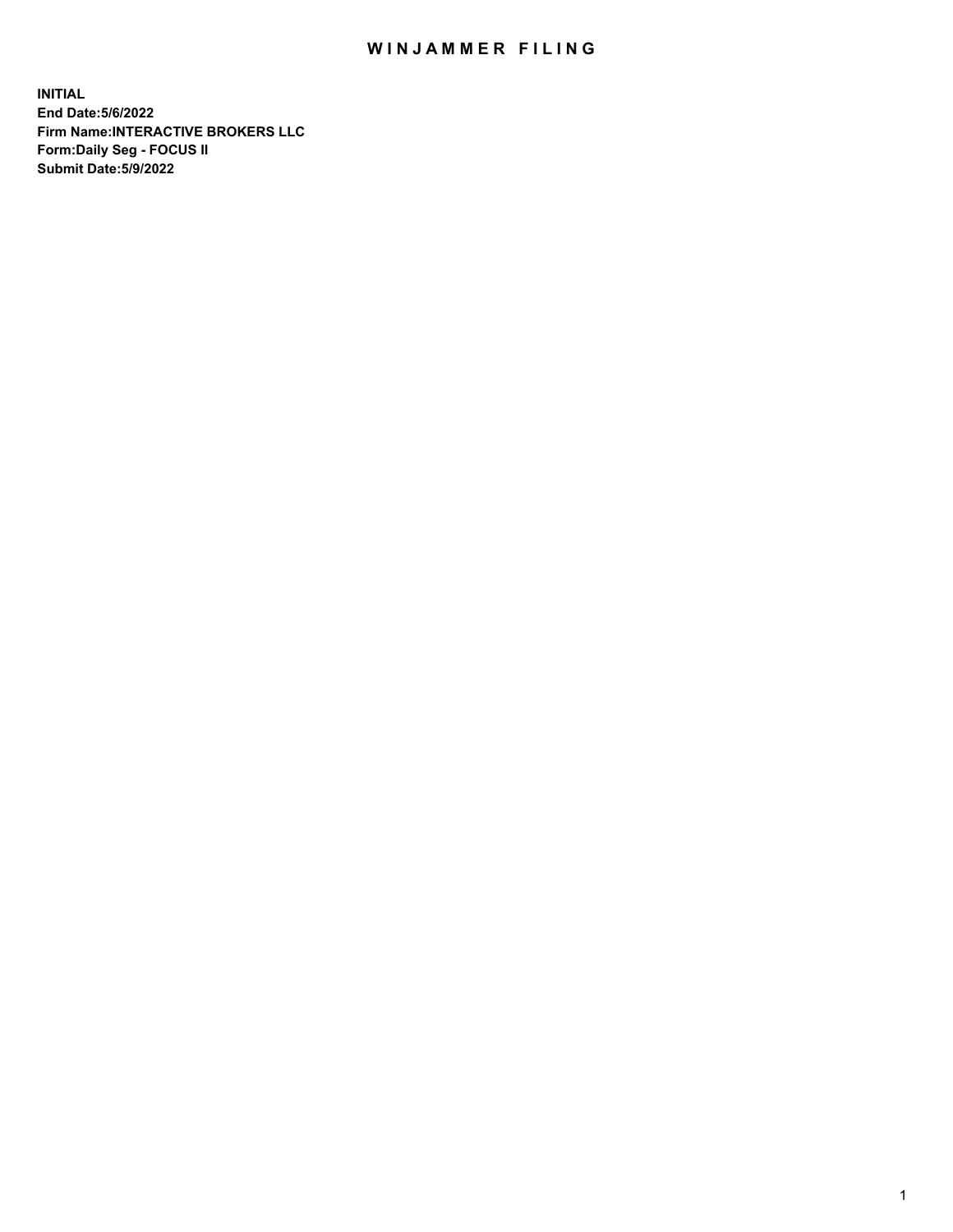**INITIAL End Date:5/6/2022 Firm Name:INTERACTIVE BROKERS LLC Form:Daily Seg - FOCUS II Submit Date:5/9/2022 Daily Segregation - Cover Page**

| Name of Company                                                                                                                                                                                                                                                                                                                | <b>INTERACTIVE BROKERS LLC</b>                                                                 |
|--------------------------------------------------------------------------------------------------------------------------------------------------------------------------------------------------------------------------------------------------------------------------------------------------------------------------------|------------------------------------------------------------------------------------------------|
| <b>Contact Name</b>                                                                                                                                                                                                                                                                                                            | James Menicucci                                                                                |
| <b>Contact Phone Number</b>                                                                                                                                                                                                                                                                                                    | 203-618-8085                                                                                   |
| <b>Contact Email Address</b>                                                                                                                                                                                                                                                                                                   | jmenicucci@interactivebrokers.c<br>om                                                          |
| FCM's Customer Segregated Funds Residual Interest Target (choose one):<br>a. Minimum dollar amount: ; or<br>b. Minimum percentage of customer segregated funds required:%; or<br>c. Dollar amount range between: and; or<br>d. Percentage range of customer segregated funds required between:% and%.                          | $\overline{\mathbf{0}}$<br>$\overline{\mathbf{0}}$<br>155,000,000 245,000,000<br>00            |
| FCM's Customer Secured Amount Funds Residual Interest Target (choose one):<br>a. Minimum dollar amount: ; or<br>b. Minimum percentage of customer secured funds required:% ; or<br>c. Dollar amount range between: and; or<br>d. Percentage range of customer secured funds required between:% and%.                           | $\overline{\mathbf{0}}$<br>$\overline{\mathbf{0}}$<br>80,000,000 120,000,000<br>0 <sub>0</sub> |
| FCM's Cleared Swaps Customer Collateral Residual Interest Target (choose one):<br>a. Minimum dollar amount: ; or<br>b. Minimum percentage of cleared swaps customer collateral required:% ; or<br>c. Dollar amount range between: and; or<br>d. Percentage range of cleared swaps customer collateral required between:% and%. | <u>0</u><br><u>0</u><br>0 <sub>0</sub><br>0 <sub>0</sub>                                       |

Attach supporting documents CH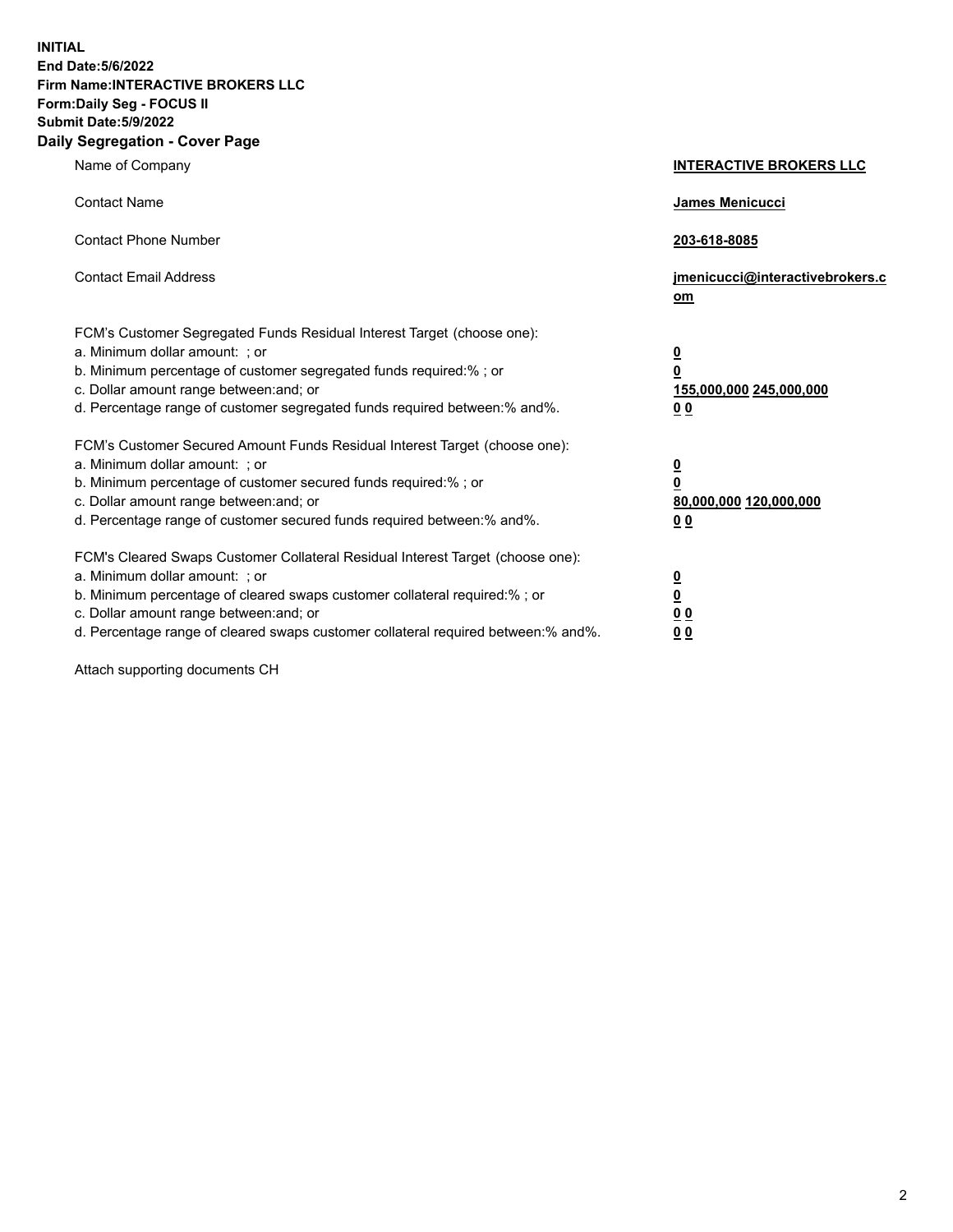**INITIAL End Date:5/6/2022 Firm Name:INTERACTIVE BROKERS LLC Form:Daily Seg - FOCUS II Submit Date:5/9/2022 Daily Segregation - Secured Amounts**

|     | Foreign Futures and Foreign Options Secured Amounts                                         |                                   |
|-----|---------------------------------------------------------------------------------------------|-----------------------------------|
|     | Amount required to be set aside pursuant to law, rule or regulation of a foreign            | $0$ [7305]                        |
|     | government or a rule of a self-regulatory organization authorized thereunder                |                                   |
| 1.  | Net ledger balance - Foreign Futures and Foreign Option Trading - All Customers             |                                   |
|     | A. Cash                                                                                     | 554,774,920 [7315]                |
|     | B. Securities (at market)                                                                   | $0$ [7317]                        |
| 2.  | Net unrealized profit (loss) in open futures contracts traded on a foreign board of trade   | 22,177,238 [7325]                 |
| 3.  | Exchange traded options                                                                     |                                   |
|     | a. Market value of open option contracts purchased on a foreign board of trade              | 132,706 [7335]                    |
|     | b. Market value of open contracts granted (sold) on a foreign board of trade                | -12,349 [7337]                    |
| 4.  | Net equity (deficit) (add lines 1. 2. and 3.)                                               | 577,072,515 [7345]                |
| 5.  | Account liquidating to a deficit and account with a debit balances - gross amount           | 10,415 [7351]                     |
|     | Less: amount offset by customer owned securities                                            | 0 [7352] 10,415 [7354]            |
| 6.  | Amount required to be set aside as the secured amount - Net Liquidating Equity              | 577,082,930 [7355]                |
|     | Method (add lines 4 and 5)                                                                  |                                   |
| 7.  | Greater of amount required to be set aside pursuant to foreign jurisdiction (above) or line | 577,082,930 [7360]                |
|     | 6.                                                                                          |                                   |
|     | FUNDS DEPOSITED IN SEPARATE REGULATION 30.7 ACCOUNTS                                        |                                   |
| 1.  | Cash in banks                                                                               |                                   |
|     | A. Banks located in the United States                                                       | 35,696,455 [7500]                 |
|     | B. Other banks qualified under Regulation 30.7                                              | 0 [7520] 35,696,455 [7530]        |
| 2.  | Securities                                                                                  |                                   |
|     | A. In safekeeping with banks located in the United States                                   | 428,810,880 [7540]                |
|     | B. In safekeeping with other banks qualified under Regulation 30.7                          | 0 [7560] 428,810,880 [7570]       |
| 3.  | Equities with registered futures commission merchants                                       |                                   |
|     | A. Cash                                                                                     | $0$ [7580]                        |
|     | <b>B.</b> Securities                                                                        | $0$ [7590]                        |
|     | C. Unrealized gain (loss) on open futures contracts                                         | $0$ [7600]                        |
|     | D. Value of long option contracts                                                           | $0$ [7610]                        |
|     | E. Value of short option contracts                                                          | 0 [7615] 0 [7620]                 |
| 4.  | Amounts held by clearing organizations of foreign boards of trade                           |                                   |
|     | A. Cash                                                                                     | $0$ [7640]                        |
|     | <b>B.</b> Securities                                                                        | $0$ [7650]                        |
|     | C. Amount due to (from) clearing organization - daily variation                             | $0$ [7660]                        |
|     | D. Value of long option contracts                                                           | $0$ [7670]                        |
|     | E. Value of short option contracts                                                          | 0 [7675] 0 [7680]                 |
| 5.  | Amounts held by members of foreign boards of trade                                          |                                   |
|     | A. Cash                                                                                     | 244,818,994 [7700]                |
|     | <b>B.</b> Securities                                                                        | $0$ [7710]                        |
|     |                                                                                             |                                   |
|     | C. Unrealized gain (loss) on open futures contracts                                         | -11,867,624 <sup>[7720]</sup>     |
|     | D. Value of long option contracts                                                           | 132,706 [7730]                    |
|     | E. Value of short option contracts                                                          | -12,349 [7735] 233,071,727 [7740] |
| 6.  | Amounts with other depositories designated by a foreign board of trade                      | $0$ [7760]                        |
| 7.  | Segregated funds on hand                                                                    | $0$ [7765]                        |
| 8.  | Total funds in separate section 30.7 accounts                                               | 697,579,062 [7770]                |
| 9.  | Excess (deficiency) Set Aside for Secured Amount (subtract line 7 Secured Statement         | 120,496,132 [7380]                |
|     | Page 1 from Line 8)                                                                         |                                   |
| 10. | Management Target Amount for Excess funds in separate section 30.7 accounts                 | 80,000,000 [7780]                 |
| 11. | Excess (deficiency) funds in separate 30.7 accounts over (under) Management Target          | 40,496,132 [7785]                 |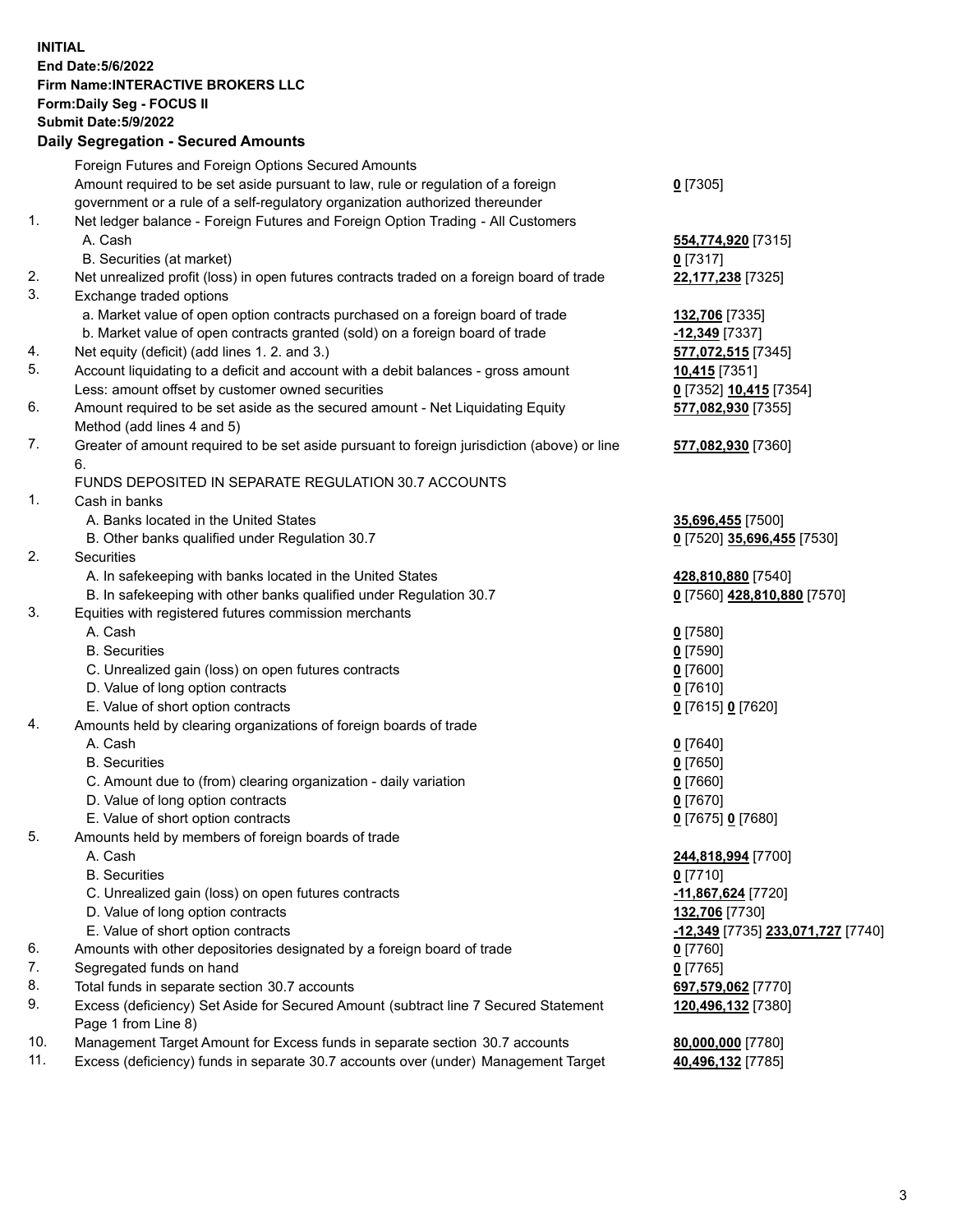**INITIAL End Date:5/6/2022 Firm Name:INTERACTIVE BROKERS LLC Form:Daily Seg - FOCUS II Submit Date:5/9/2022 Daily Segregation - Segregation Statement** SEGREGATION REQUIREMENTS(Section 4d(2) of the CEAct) 1. Net ledger balance A. Cash **8,300,202,378** [7010] B. Securities (at market) **0** [7020] 2. Net unrealized profit (loss) in open futures contracts traded on a contract market **338,102,262** [7030] 3. Exchange traded options A. Add market value of open option contracts purchased on a contract market **1,188,693,617** [7032] B. Deduct market value of open option contracts granted (sold) on a contract market **-990,814,746** [7033] 4. Net equity (deficit) (add lines 1, 2 and 3) **8,836,183,511** [7040] 5. Accounts liquidating to a deficit and accounts with debit balances - gross amount **1,066,285** [7045] Less: amount offset by customer securities **0** [7047] **1,066,285** [7050] 6. Amount required to be segregated (add lines 4 and 5) **8,837,249,796** [7060] FUNDS IN SEGREGATED ACCOUNTS 7. Deposited in segregated funds bank accounts A. Cash **1,194,711,963** [7070] B. Securities representing investments of customers' funds (at market) **5,362,746,175** [7080] C. Securities held for particular customers or option customers in lieu of cash (at market) **0** [7090] 8. Margins on deposit with derivatives clearing organizations of contract markets A. Cash **737,246,360** [7100] B. Securities representing investments of customers' funds (at market) **1,570,134,492** [7110] C. Securities held for particular customers or option customers in lieu of cash (at market) **0** [7120] 9. Net settlement from (to) derivatives clearing organizations of contract markets **22,151,274** [7130] 10. Exchange traded options A. Value of open long option contracts **1,188,693,617** [7132] B. Value of open short option contracts **-990,814,365** [7133] 11. Net equities with other FCMs A. Net liquidating equity **0** [7140] B. Securities representing investments of customers' funds (at market) **0** [7160] C. Securities held for particular customers or option customers in lieu of cash (at market) **0** [7170] 12. Segregated funds on hand **0** [7150] 13. Total amount in segregation (add lines 7 through 12) **9,084,869,516** [7180] 14. Excess (deficiency) funds in segregation (subtract line 6 from line 13) **247,619,720** [7190] 15. Management Target Amount for Excess funds in segregation **155,000,000** [7194] 16. Excess (deficiency) funds in segregation over (under) Management Target Amount **92,619,720** [7198]

Excess